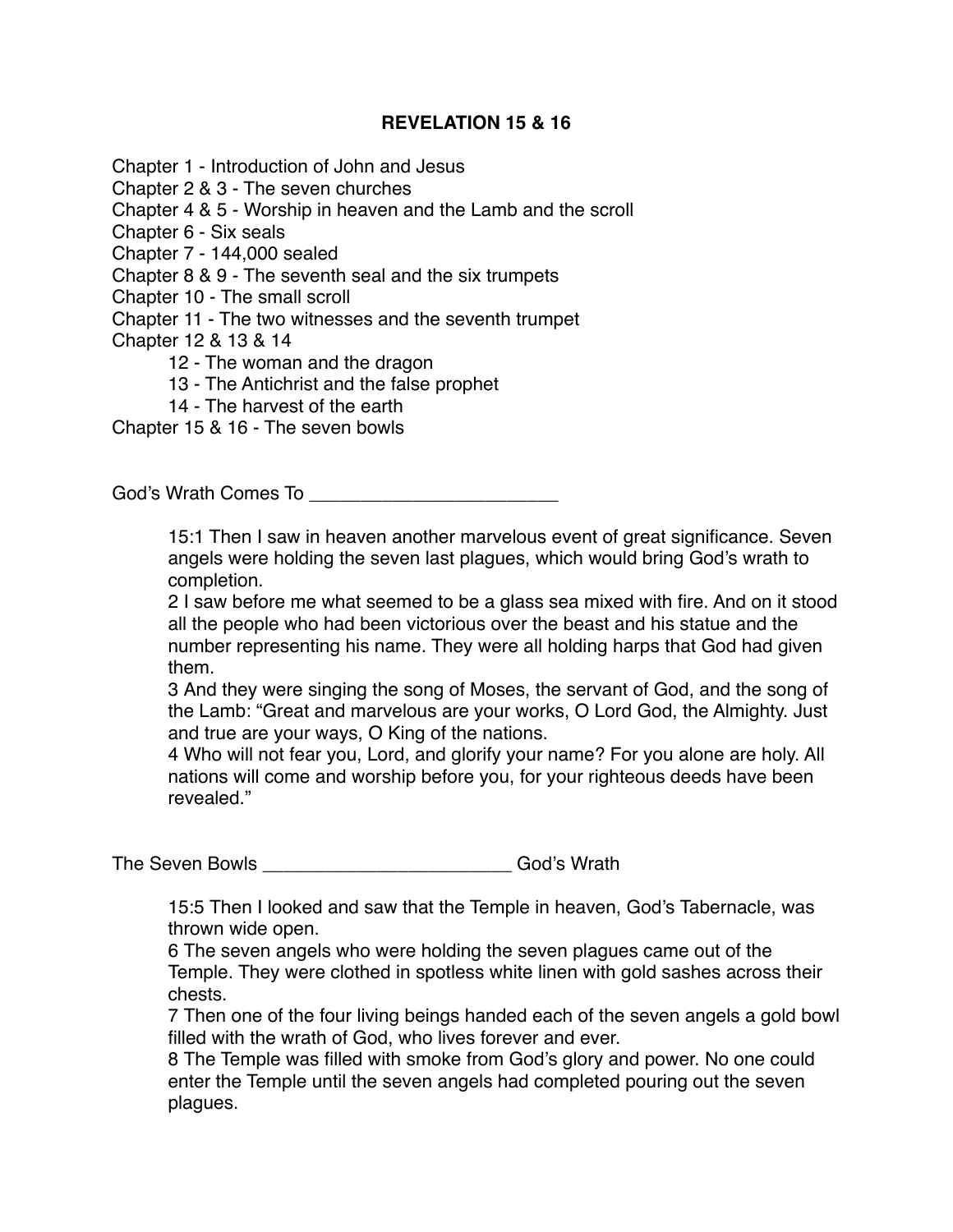The Seven Angels

16:1 Then I heard a mighty voice from the Temple say to the seven angels, "Go your ways and pour out on the earth the seven bowls containing God's wrath."

2 So the first angel left the Temple and poured out his bowl on the earth, and horrible, malignant sores broke out on everyone who had the mark of the beast and who worshiped his statue.

3 Then the second angel poured out his bowl on the sea, and it became like the blood of a corpse. And everything in the sea died.

4 Then the third angel poured out his bowl on the rivers and springs, and they became blood.

5 And I heard the angel who had authority over all water saying, "You are just, O Holy One, who is and who always was, because you have sent these judgments. 6 Since they shed the blood of your holy people and your prophets, you have given them blood to drink. It is their just reward."

7 And I heard a voice from the altar, saying, "Yes, O Lord God, the Almighty, your judgments are true and just."

8 Then the fourth angel poured out his bowl on the sun, causing it to scorch everyone with its fire.

9 Everyone was burned by this blast of heat, and they cursed the name of God, who had control over all these plagues. They did not repent of their sins and turn to God and give him glory.

10 Then the fifth angel poured out his bowl on the throne of the beast, and his kingdom was plunged into darkness. His subjects ground their teeth in anguish, 11 and they cursed the God of heaven for their pains and sores. But they did not repent of their evil deeds and turn to God.

12 Then the sixth angel poured out his bowl on the great Euphrates River, and it dried up so that the kings from the east could march their armies toward the west without hindrance.

13 And I saw three evil spirits that looked like frogs leap from the mouths of the dragon, the beast, and the false prophet.

14 They are demonic spirits who work miracles and go out to all the rulers of the world to gather them for battle against the Lord on that great judgment day of God the Almighty.

15 "Look, I will come as unexpectedly as a thief! Blessed are all who are watching for me, who keep their clothing ready so they will not have to walk around naked and ashamed."